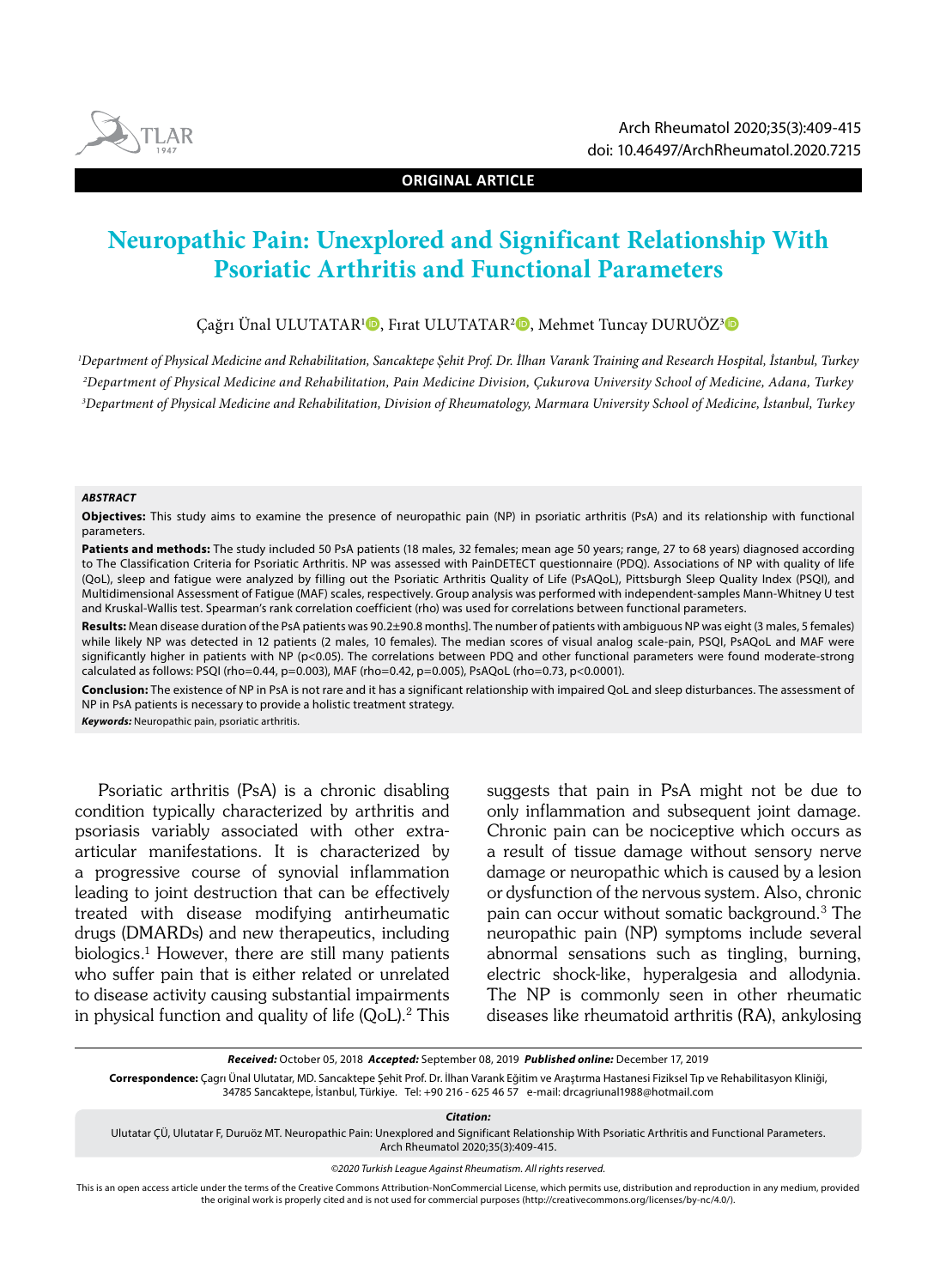spondylitis (AS), and Sjögren's syndrome (SS).3-5 The NP can be assessed by standard electrodiagnostic tools, microneurography, laser evoked potentials, functional neuroimaging and outcome measure tools. Visual analog scale (VAS) and painDETECT questionnaire (PDQ) are used commonly in studies to assess NP. Ongoing pain, paroxysmal and evoked pain and the pain intensity can be measured by VAS.6 The PDQ is a self-report scale that is used to distinguish the NP from other types of chronic pain without requiring a clinical examination.7 The PDQ displays good psychometric properties in RA, PsA and axial spondyloarthropathies.8 The NP can occur in rheumatic diseases due to compression syndromes, comorbidities, vasculitis or drugs used as treatment. Rheumatic patients with NP display low vitality and low mood.<sup>9</sup> The NP is associated with greater impairments in several QoL domains such as physical, emotional, role functioning, and sleep. Sleep disturbances are commonly associated with the NP.<sup>10</sup> Although there are studies about the NP in several rheumatic diseases using PDQ as a measurement tool, to our knowledge, there is no study in the literature that investigates the NP and its relationship with clinical and functional parameters in PSA patients yet. It is important to study the NP in these patients because it could have important implications for PsA treatment strategies. Therefore, in this study, we aimed to examine the presence of NP in PsA and its relationship with functional parameters.

# PATIENTS AND METHODS

This study was conducted at Marmara University Pendik Training and Research Hospital between January 2017 and April 2017 and included 50 PsA patients (18 males, 32 females; mean age 50 years; range, 27 to 68 years) diagnosed according to The Classification Criteria for Psoriatic Arthritis. Exclusion criteria were coexistence of other rheumatic disease, fibromyalgia, disorders commonly causing NP such as diabetes mellitus, chronic renal failure, or chronic liver disease etc. Fibromyalgia was excluded by using the 2016 fibromyalgia diagnostic criteria.11 The study protocol was approved by the Marmara University School of Medicine Ethics Committee. A written informed consent was obtained from each patient. The study was conducted in accordance with the principles of the Declaration of Helsinki.

We could not calculate the sample size, since there was no previous reference study. Therefore, post hoc power analysis of this study was performed. Cohen has set out standardized measures of effect size proposing a simple categorization of small, moderate and large effect size.12 A formula based on G\*Power version 3.0.10 (Heinrich-Heine-Universität Düsseldorf, Düsseldorf, Germany) was used to calculate post hoc power.<sup>13</sup> We calculated the power of the study by computing an effect size of 0.80 (large effect) using a significance level of 0.05. The post hoc power was found to be 0.86 which was good.

The demographic data (age, sex, height, weight, body mass index [BMI]) and clinical parameters (disease duration, type of PsA, active/ latent psoriasis, presence of dactylitis, major organ involvement, erythrocyte sedimentation rate [ESR], and C-reactive protein [CRP]) of the patients were noted. Disease activity score-28 (DAS-28) was noted for disease activity.

Associations of NP with QoL, sleep and fatigue were analyzed by filling out the Psoriatic Arthritis Quality of Life (PsAQoL), Pittsburgh Sleep Quality Index (PSQI), Multidimensional Assessment of Fatigue (MAF), and VAS-pain assessment tools. The NP in PsA patients was assessed with PDQ which consists of seven items which evaluate course pattern of pain and pain radiation. It also has three 0-10 numerical rating scale scores for current, worst, and average pain severity. A total score which ranges between -1 and 38 is calculated. An overall score is categorized as unlikely NP (<12), ambiguous NP,13-18 or likely NP (≥19). Turkish version of PDQ was used in this study.<sup>14</sup> The PsAQoL is a unidimensional measure that is developed by using needs-based model. It is a self-administered instrument containing 20 questions, and the participants give true/not true responses (scores 1 and 0, respectively). The overall score can range from 0 to 20, with a high score representing poor QoL.15 The PSQI is a selfreported questionnaire assessing sleep quality and disturbances for the past one month. The sum of scores for the seven components of the PSQI, including sleep duration, sleep disturbance, sleep latency, daytime dysfunction due to sleepiness,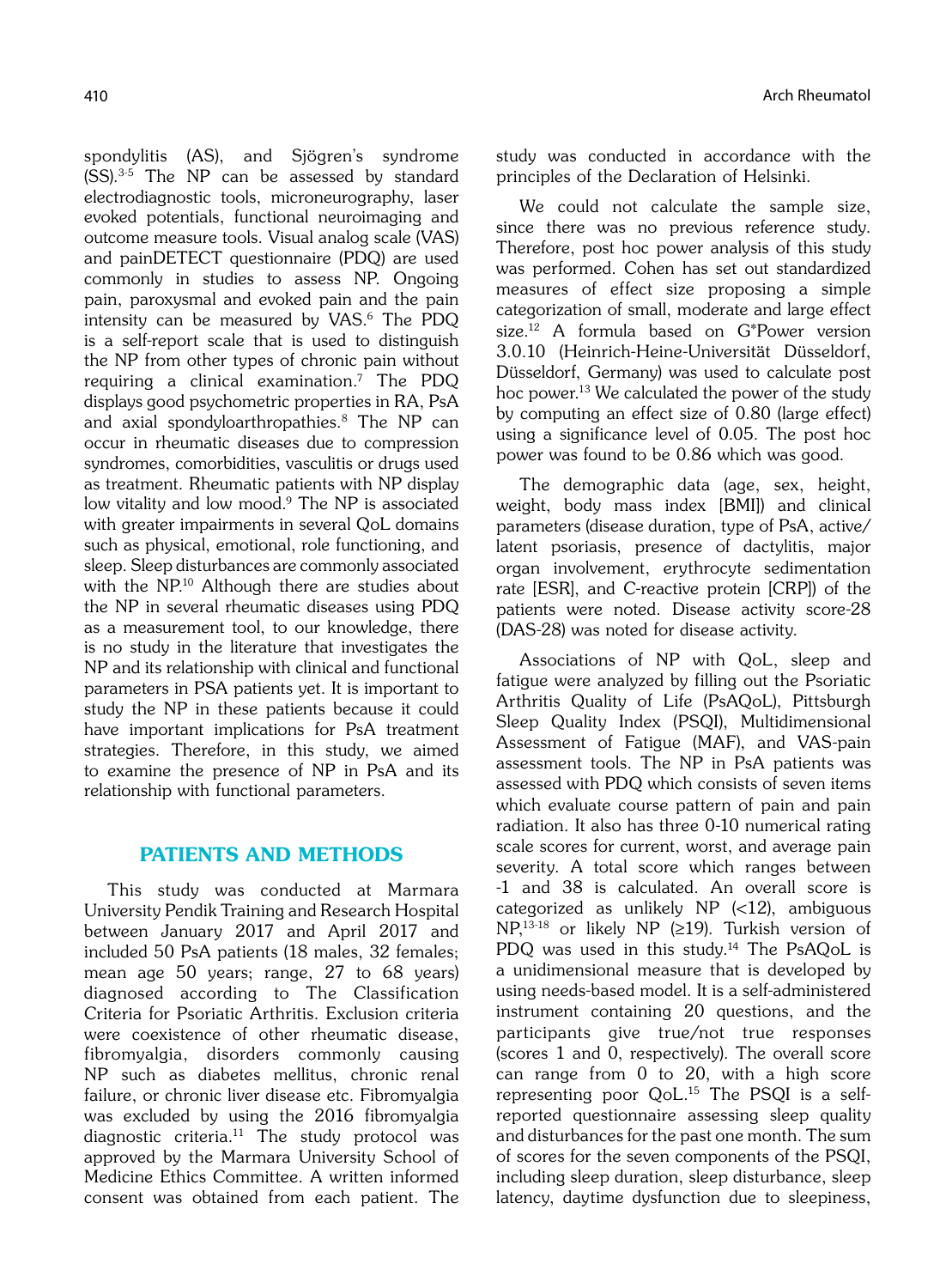sleep efficiency, overall sleep quality, and sleep medication use, yields one global score between 0 and 21.16 The PSQI global score discriminates "good sleepers" (PSQI total score ≤5) from "poor sleepers" (PSQI total score >5). Turkish version of PSQI was used in this study.17 The MAF consists of 16 items and evaluates fatigue using four dimensions: severity, distress, impact on activities of daily living, and timing. Scores range from  $0$  (no fatigue) to  $50$  (severe fatigue).<sup>18</sup> The VAS is commonly used pain scale which is presented as a 10 cm horizontal line on which the patient's pain intensity is represented by a point between the extremes of "no pain at all" and "worst pain imaginable.<sup>19</sup> Physical examinations such as manual muscle testing and sensory examination were performed. Also, tender and swollen joints were examined to calculate DAS-28.

## Statistical analysis

Statistical analyses were performed using the IBM SPSS version 20.0 (IBM Corp., Armonk, NY, USA) software. Patients with ambiguous or likely NP were compared to patients without NP. Assessment of normality was analyzed using the Shapiro-Wilk test. Univariate differences in the median scores of the patients with NP and without NP groups were examined using independent-samples Mann-Whitney U test. The Kruskal-Wallis test was used to compare the three groups of ambiguous NP, likely NP, and non-NP. The Spearman's rank correlation coefficient (rho) was used for the relationship between continuous variables. Correlation coefficients >0.50, 0.35-0.50 and <0.35 were considered strong, moderate and weak, respectively. Quantitative measures were compared using a Chi-square test. P value <0.05 was accepted as statistically significant.

## RESULTS

The mean disease duration was 90.2±90.8 months. The numbers of patients with ambiguous and likely NP were eight (3 males, 5 females) and 12 (2 males, 10 females), respectively. Median scores with interquartile range (IQR) and minimummaximum values of patient characteristics and the clinical parameters were depicted in Tables 1 and 2.

|                                | n  | $\%$ | Median         | Min-Max     | <b>IQR</b>     |
|--------------------------------|----|------|----------------|-------------|----------------|
| Age (year)                     |    |      | 50.5           | 27-68       | 17             |
| Body mass index $(kg/m2)$      |    |      | 27.1           | 19.3-36.6   | 5.3            |
| Disease duration (month)       |    |      | 60             | 1-444       | 84             |
| Disease activity score-28      |    |      | 2.7            | $1.4 - 5.7$ | 1.5            |
| Tender joint count             |    |      | $\overline{0}$ | $0 - 10$    | $\overline{2}$ |
| Swollen joint count            |    |      | $\Omega$       | $0-10$      | 0.3            |
| Erythrocyte sedimentation rate |    |      | 22             | $5-68$      | 18.5           |
| C-reactive protein             |    |      | 3              | $0 - 30$    | 4              |
| Clinical type                  |    |      |                |             |                |
| Asymmetric oligoarthritis      | 33 | 66   |                |             |                |
| Symmetric polyarthritis        | 11 | 22   |                |             |                |
| Axial disease predominant      | 6  | 12   |                |             |                |
| Active psoriasis               | 31 | 62   |                |             |                |
| Dactylitis                     | 5  | 10   |                |             |                |
| Active arthritis               | 11 | 22   |                |             |                |
| Treatment                      |    |      |                |             |                |
| csDMARDs                       | 32 | 64   |                |             |                |
| $csDMARDs + steroids$          | 5  | 10   |                |             |                |
| bDMARDs                        | 13 | 26   |                |             |                |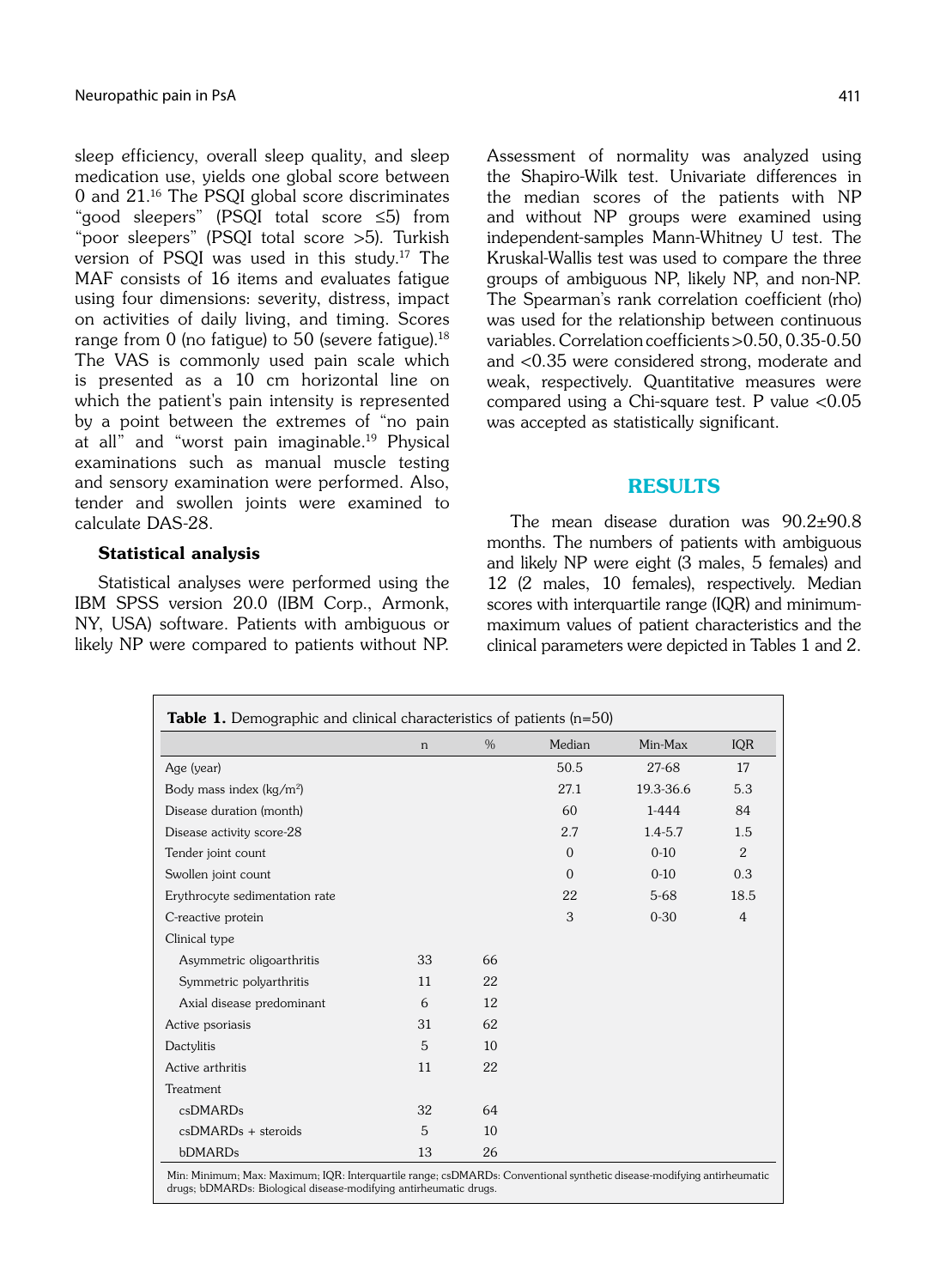| <b>Table 2.</b> Descriptives of outcome measures |        |            |       |
|--------------------------------------------------|--------|------------|-------|
|                                                  | Median | Min-Max    | IQR   |
| PDQ                                              |        | $0 - 34$   | 18.25 |
| PsAQoL                                           | 6.5    | $0 - 20$   | 8.5   |
| PSQI total                                       | 6      | $0-18$     | 9     |
| <b>MAF</b>                                       | 22.08  | $0 - 45.8$ | 23.5  |
|                                                  |        |            |       |

Min: Minimum; Max: Maximum; IQR: Interquartile range; PDQ: PainDETECT questionnaire; PsAQoL: Psoriatic Arthritis Quality of Life; PSQI: Pittsburgh Sleep Quality Index; MAF: Multidimensional Assessment of Fatigue.

Table 3. Characteristics of psoriatic arthritis patients with (ambiguous and likely) and without neuropathic pain

|                                                                                                                            | Patients with NP |                | Patients without NP |                |          |
|----------------------------------------------------------------------------------------------------------------------------|------------------|----------------|---------------------|----------------|----------|
|                                                                                                                            | Median           | <b>IOR</b>     | Median              | IQR            | p        |
| Age (year)                                                                                                                 | 53.5             | 17             | 46.5                | 17             | 0.38     |
| Body mass index $(kq/m2)$                                                                                                  | 23.8             | 5.8            | 27.8                | 3.8            | 0.21     |
| Disease duration (month)                                                                                                   | 60               | 99             | 48                  | 60             | 0.59     |
| <b>DAS-28</b>                                                                                                              | 3.6              | 1.7            | 2.5                 | 0.8            | < 0.0001 |
| Erythrocyte sedimentation rate (mm/h)                                                                                      | 23               | 18             | 21.5                | 20             | 0.86     |
| C-reactive protein ( $N < 5$ mg/L)                                                                                         | 3                | 3.7            | 3                   | 5              | 0.94     |
| VAS-pain                                                                                                                   | 8                | $\overline{4}$ | $\overline{2}$      | $\overline{4}$ | < 0.0001 |
| PSQI total score                                                                                                           | 10               | 7              | $\overline{4}$      | 9              | 0.002    |
| PsAOoL                                                                                                                     | 13               | 7.5            | 4.5                 | 7              | 0.01     |
| <b>MAF</b>                                                                                                                 | 31.5             | 27.2           | 16.3                | 25             | 0.03     |
| NP: Neuropathic pain; IQR: Interquartile range; DAS-28: Disease activity score; VAS: Visual analog scale; PSQI: Pittsburgh |                  |                |                     |                |          |

Sleep Quality Index; PsA: Psoriatic arthritis; PsAQoL: Psoriatic Arthritis Quality of Life; MAF: Multidimensional Assessment of Fatigue.

The median scores of VAS-pain, PSQI, PsAQoL and MAF were significantly higher in patients with NP (p<0.05). Patients with higher disease activity had higher PDQ scores (p<0.0001). Comparison of median scores of patients with and without NP was depicted in Table 3. There was no significant difference in median scores of demographic (age, BMI) and some of the clinical features (disease duration, ESR, CRP) between patients with (ambiguous and likely) and without NP (p>0.05). The median scores of age in ambiguous, likely, and non-NP patients were 42 (IQR: 17), 59.5 (IQR: 9), and 46.5 (IQR: 17), respectively. The median scores of age in ambiguous, likely, and non-NP patients were compared with each other using the Kruskal-Wallis test which revealed a significant difference (p=0.002). There was no significant difference in the PDQ scores of patients under conventional synthetic DMARDs and biologic treatments (p=0.426).

There were moderate to strong correlations between PDQ and other clinical parameters. The strongest correlation of PDQ was found with VAS-pain (rho=0.72; p<0.0001) and PsAQoL

| Table 4. Correlation of painDETECT with patient<br>characteristics                                                                                                                              |                |          |  |  |
|-------------------------------------------------------------------------------------------------------------------------------------------------------------------------------------------------|----------------|----------|--|--|
|                                                                                                                                                                                                 | Spearman's Rho | p        |  |  |
| Age                                                                                                                                                                                             | 0.40           | 0.002    |  |  |
| Disease duration                                                                                                                                                                                | 0.17           | 0.11     |  |  |
| <b>DAS-28</b>                                                                                                                                                                                   | 0.55           | < 0.0001 |  |  |
| VAS-pain                                                                                                                                                                                        | 0.72           | < 0.0001 |  |  |
| PSQI total score                                                                                                                                                                                | 0.44           | 0.003    |  |  |
| PsAQoL                                                                                                                                                                                          | 0.73           | < 0.0001 |  |  |
| MAF                                                                                                                                                                                             | 0.42           | 0.005    |  |  |
| DAS-28: Disease activity score; VAS: Visual analog scale; PSQI:<br>Pittsburgh Sleep Quality Index; PsAQoL: Psoriatic Arthritis Quality of<br>Life: MAF: Multidimensional Assessment of Fatigue. |                |          |  |  |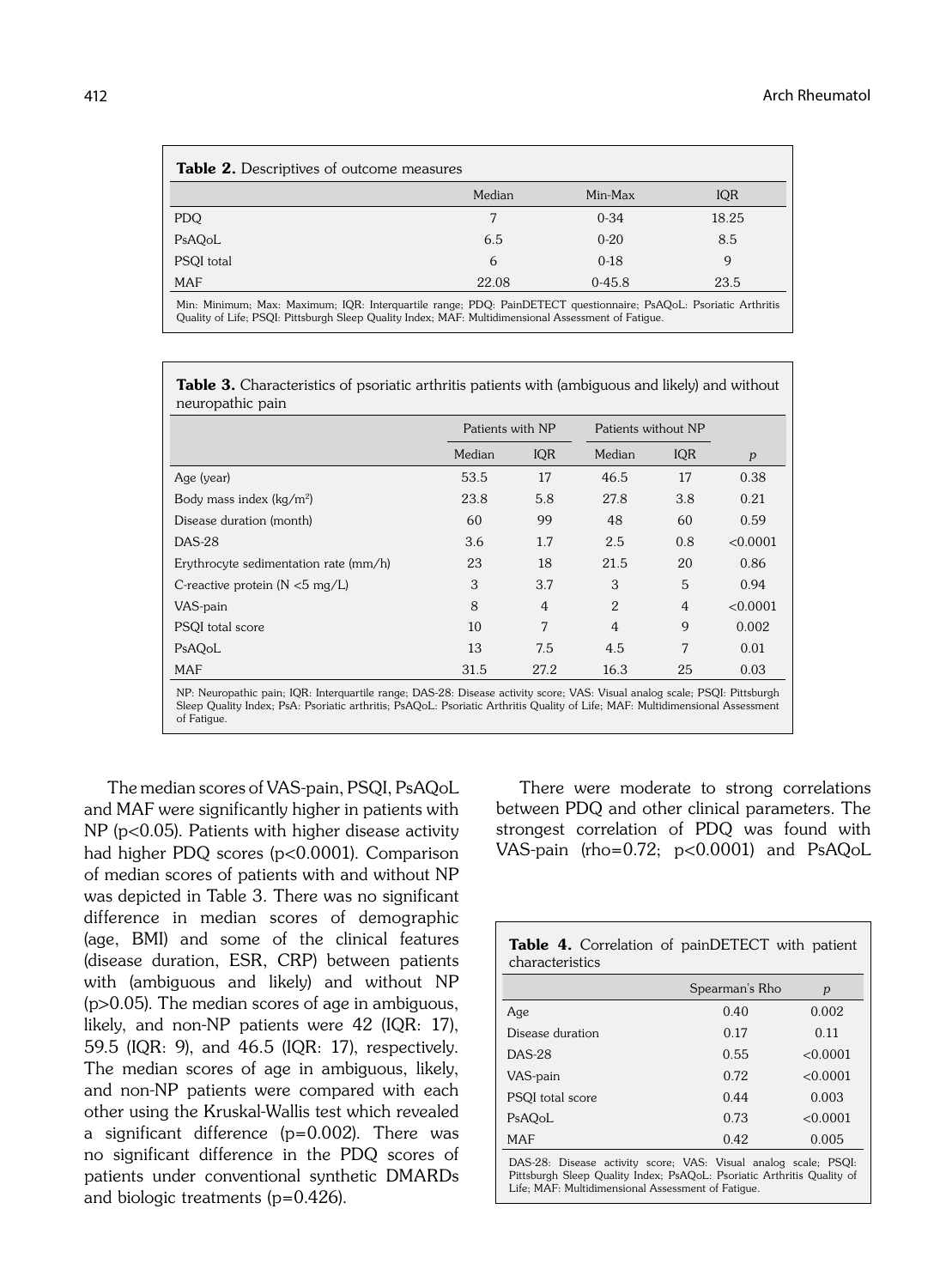(rho=0.73; p<0.0001). The correlations of PDQ scores with patients' characteristics were shown in Table 4.

# **DISCUSSION**

High levels of NP were found in PsA patients even though the disease activity was fairly wellcontrolled. The PDQ, which had well-established reliability and validity, was used to determine the NP in PsA patients.<sup>8</sup> To our knowledge, no previous studies have thoroughly examined the relationships of NP with sociodemographic, clinical, and QoL related factors in PsA patients. We have shown that the PsA patients were suffering not only inflammatory but also neuropathic pain. The PDQ was the major tool which was commonly used to study NP in rheumatic disorders in the literature. The prevalence rate of NP in RA, AS, seropositive SS, and seronegative SS was 33%, 64%, 37% and 40%, respectively. In another study, a total of 28% of PsA patients had likely NP which was significantly higher than for patients with RA and AS.<sup>5</sup> Our data showed that 24% of the patients had likely NP and 16% of the patients had ambiguous NP that was similar to the literature.

The PsA patients presenting with NP features had a 10-fold higher risk of having increased levels of VAS-pain.<sup>5</sup> The PDQ strongly correlated with VAS-pain scores in the current study. Also, PsA patients with NP had higher VAS-pain scores compared to patients without NP which was statistically significant supporting the literature. The NP was associated with worse QoL in accordance with a study in patients with RA. This study have consistently shown that the presence and severity of NP are associated with considerable impairments particularly in physical and mental health domains.4 The presence of NP has been found to be associated with greater impairments in several QoL domains in patients with peripheral and central nervous system lesions in a previous study.<sup>10</sup> The patients with psoriasis have reduced QoL due to psoriasis involving skin extensively. PsA also reduces QoL and functional status and it produces more role limitations than RA due to emotional problems and more bodily pain.20 Moreover, PsA patients with NP had worse QoL compared to those without NP. Sleep disturbances are commonly seen in patients with NP and the severity of sleep disturbance is related to pain intensity. Patients with NP are more likely to develop sleep disorders and in turn the NP is exacerbated by the disturbance of sleep, so their relationship is bidirectional.<sup>21</sup> In PsA patients, sleep disturbances were found to be associated with fatique and decreased QoL.<sup>22</sup> Also, studies have proved that patients who reported chronic pain also had more fatigue, poor mood, and generally higher levels of stress and disability.4,23 In our study, the PDQ scores were moderately correlated with the scales that assess sleep disturbance and fatigue supporting the literature. As far as we know, the relationship of NP with fatigue has not been investigated yet. During the flares of PsA, fatigue also emerged as another significant burden. It is important to notice how chronic pain may aggravate fatigue, but also how fatigue may worsen pain. Fatigue can be secondary to chronic pain while it can also predict the development of chronic pain. An animal research has also shown that healthy mice demonstrate neuropathic symptoms after fatigue induction.<sup>24</sup> Therefore, our PsA patients might have experienced neuropathic symptoms due to the fatigue.

In the current study, patients with higher disease activity had higher PDQ scores which were associated with increased neuropathic pain. However, the parameters that were used to calculate disease activity (DAS-28) like tender joint count (TJC), swollen joint count (SJC), ESR and CRP did not differ between patients with and without NP. Also, neuropathic symptoms were not found to be related to disease duration. Similarly, Koop et al.<sup>4</sup> found that NP in RA patients was not associated with disease duration. On the other hand, RA patients with co-existent fibromyalgia had significantly higher DAS-28 scores mostly due to the TJC and general health scores in the same study. Also, Ito et al.<sup>25</sup> detected no marked differences in the disease duration between patients with likely and ambiguous NP, and those with unlikely NP supporting our results. In this study, the result that the patients with NP had higher DAS-28 scores in spite of no significant differences in objective inflammatory indices (TJC, SJC, ESR, and CRP) indicates a larger contribution from non-inflammatory factors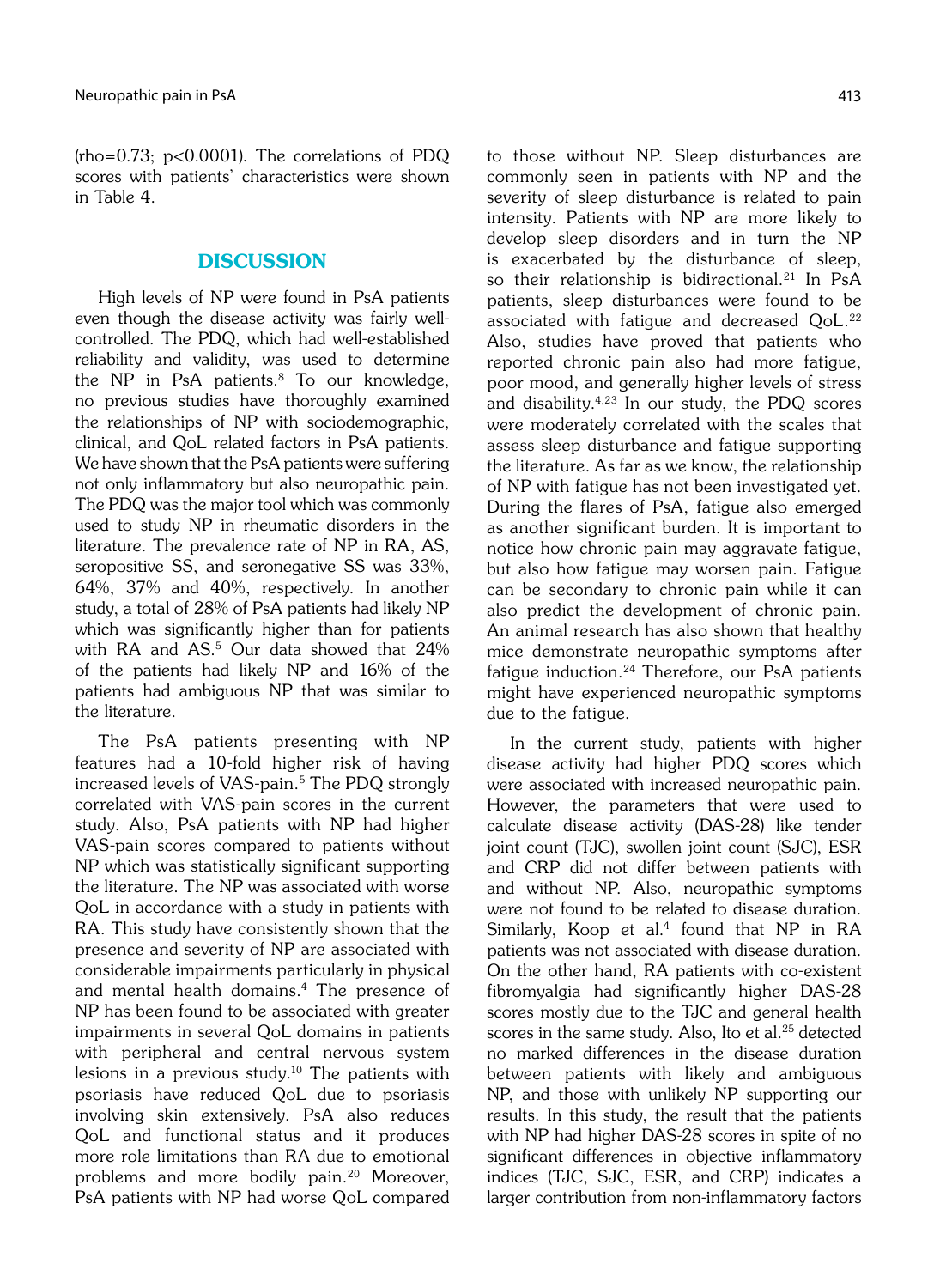to the observed disease activity scores in the high PDQ-group (≥19). There was no significant difference in the PDQ scores of patients under conventional synthetic DMARDs and biologics. Also, in a recent study with RA patients, no association was found between synthetic and biologic DMARDs in respect to NP.25

Our study has several strengths. To the best of our knowledge, this is the first study that evaluates the NP in PsA patients and its relationship with other functional and clinical features. This study combines the PDQ scale with clinical, demographic and measurements of sleep, QoL, and fatigue. This gives us an opportunity to evaluate the origin of pain in PsA and also the effect it has on daily living of patients. Potential limitations of our study are that the number of patients was relatively small and mood disorders were not assessed with other outcome measures. Further studies can be performed with larger sample size and by collecting data on mood disorders in association with NP in PsA patients.

In conclusion, the data from our study suggest that PsA patients have neuropathic symptoms demonstrated by using PDQ. It is important to evaluate and treat NP of PsA patients in the clinical setting even though in state of remission.

### Declaration of conflicting interests

The authors declared no conflicts of interest with respect to the authorship and/or publication of this article.

#### Funding

The authors received no financial support for the research and/or authorship of this article.

## REFERENCES

- 1. Nas K, Kiliç E, Çevik R, Bodur H, Ataman Ş, Ayhan F, et al. Management of Psoriatic Arthritis: Turkish League Against Rheumatism (TLAR) Expert Opinions. Arch Rheumatol 2018;33:108-27.
- 2. Bergman MJ. Social and economic impact of inflammatory arthritis. Postgrad Med 2006;Spec No:5-11.
- 3. Segal BM, Pogatchnik B, Henn L, Rudser K, Sivils KM. Pain severity and neuropathic pain symptoms in primary Sjögren's syndrome: a comparison study of seropositive and seronegative Sjögren's syndrome patients. Arthritis Care Res (Hoboken) 2013;65:1291-8.
- 4. Koop SM, ten Klooster PM, Vonkeman HE, Steunebrink LM, van de Laar MA. Neuropathic-like pain features and cross-sectional associations in rheumatoid arthritis. Arthritis Res Ther 2015;17:237.
- 5. Rifbjerg-Madsen S, Christensen AW, Christensen R, Hetland ML, Bliddal H, Kristensen LE, et al. Pain and pain mechanisms in patients with inflammatory arthritis: A Danish nationwide cross-sectional DANBIO registry survey. PLoS One 2017;12:e0180014.
- 6. Cruccu G, Sommer C, Anand P, Attal N, Baron R, Garcia-Larrea L, et al. EFNS guidelines on neuropathic pain assessment: revised 2009. Eur J Neurol 2010;17:1010-8.
- 7. Bennett MI, Attal N, Backonja MM, Baron R, Bouhassira D, Freynhagen R, et al. Using screening tools to identify neuropathic pain. Pain 2007;127:199-203.
- 8. Rifbjerg-Madsen S, Wæhrens EE, Danneskiold-Samsøe B, Amris K. Psychometric properties of the painDETECT questionnaire in rheumatoid arthritis, psoriatic arthritis and spondyloarthritis: Rasch analysis and test-retest reliability. Health Qual Life Outcomes 2017;15:110.
- 9. McWilliams DF, Walsh DA. Pain mechanisms in rheumatoid arthritis. Clin Exp Rheumatol 2017;35:94-101.
- 10. Jensen MP, Chodroff MJ, Dworkin RH. The impact of neuropathic pain on health-related quality of life: review and implications. Neurology 2007;68:1178-82.
- 11. Wolfe F, Clauw DJ, Fitzcharles MA, Goldenberg DL, Häuser W, Katz RL, et al. 2016 Revisions to the 2010/2011 fibromyalgia diagnostic criteria. Semin Arthritis Rheum 2016;46:319-29.
- 12. Cohen J. Statistical Power Analysis for the Behavioral Sciences. 2nd ed. Hillsdale, NJ: Erlbaum; 1988.
- 13. Faul F, Erdfelder E, Lang AG, Buchner A. G\*Power 3: a flexible statistical power analysis program for the social, behavioral, and biomedical sciences. Behav Res Methods 2007;39:175-91.
- 14. Alkan H, Ardic F, Erdogan C, Sahin F, Sarsan A, Findikoglu G. Turkish version of the painDETECT questionnaire in the assessment of neuropathic pain: a validity and reliability study. Pain Med 2013;14:1933-43.
- 15. McKenna SP, Doward LC, Whalley D, Tennant A, Emery P, Veale DJ. Development of the PsAQoL: a quality of life instrument specific to psoriatic arthritis. Ann Rheum Dis 2004;63:162-9.
- 16. Buysse DJ, Reynolds CF 3rd, Monk TH, Berman SR, Kupfer DJ. The Pittsburgh Sleep Quality Index: a new instrument for psychiatric practice and research. Psychiatry Res 1989;28:193-213.
- 17. Agargun MY, Kara H, Anlar O. The validity and reliability of the Pittsburgh Sleep Quality Index. Turk Psikiyatri Derg 1996;7:107-15
- 18. Yildirim Y, Ergin G. A validity and reliability study of the Turkish Multidimensional Assessment of Fatigue (MAF) scale in chronic musculoskeletal physical